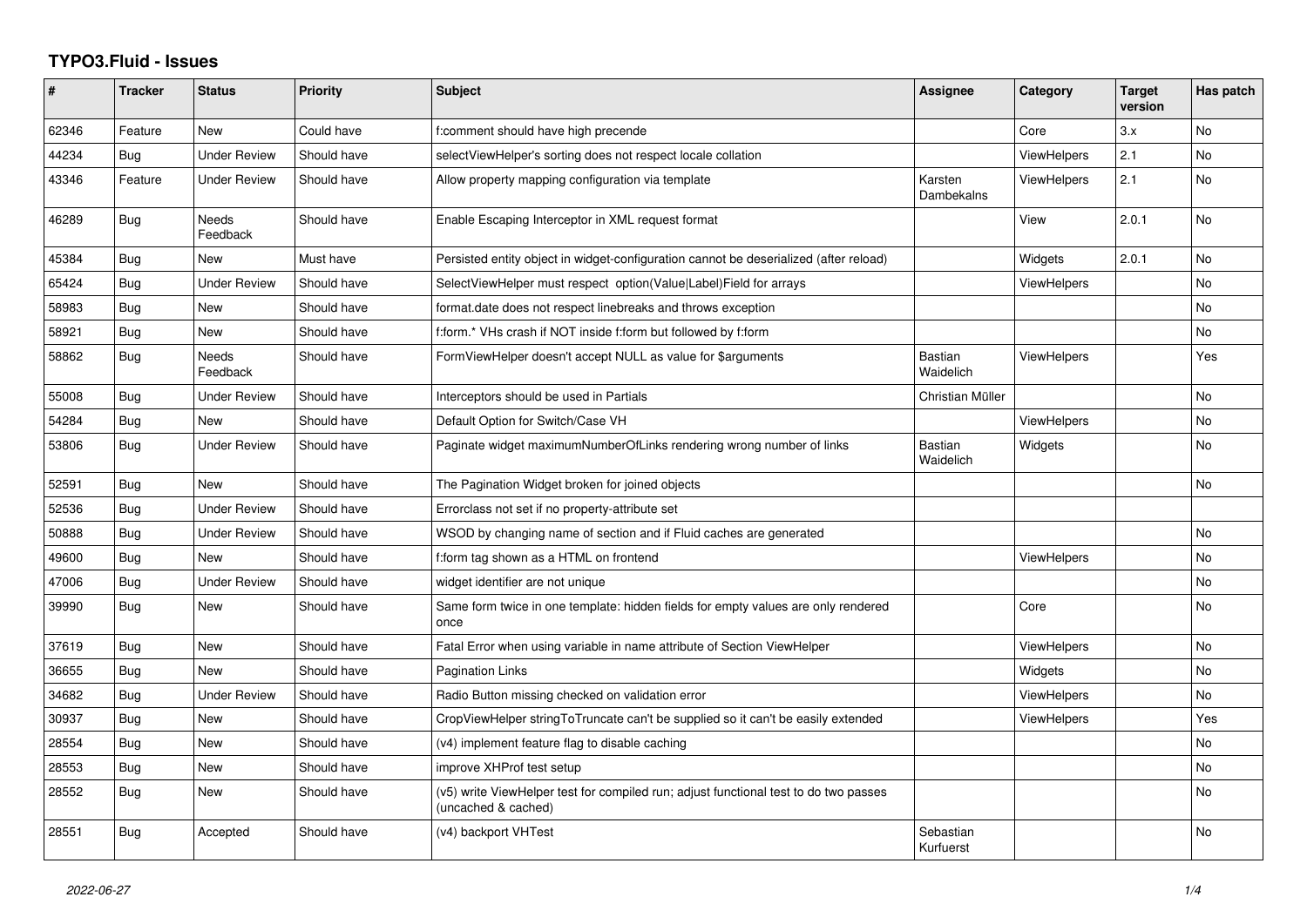| ∦     | <b>Tracker</b> | <b>Status</b>            | <b>Priority</b> | <b>Subject</b>                                                                       | <b>Assignee</b>        | Category    | <b>Target</b><br>version | Has patch |
|-------|----------------|--------------------------|-----------------|--------------------------------------------------------------------------------------|------------------------|-------------|--------------------------|-----------|
| 28550 | Bug            | New                      | Should have     | (v4) make widgets cacheable, i.e. not implement childnodeaccess interface            |                        |             |                          | No        |
| 28549 | Bug            | New                      | Should have     | make widgets cacheable, i.e. not implement childnodeaccess interface                 |                        |             |                          | No        |
| 13045 | <b>Bug</b>     | New                      | Should have     | Entity decode of strings are different between if-conditions and output of variable  |                        |             |                          |           |
| 12863 | Bug            | New                      | Should have     | Attributes of a viewhelper can't contain a '-'                                       | Sebastian<br>Kurfuerst | Core        |                          | <b>No</b> |
| 8648  | Bug            | <b>New</b>               | Should have     | format.crop ViewHelper should support all features of the crop stdWrap function      |                        | ViewHelpers |                          | No.       |
| 3481  | <b>Bug</b>     | New                      | Should have     | Use ViewHelperVariableContainer in PostParseFacet                                    |                        | Core        |                          | No        |
| 60856 | Bug            | New                      | Must have       | Target attribute not supported by the form viewhelper                                |                        | ViewHelpers |                          | Yes       |
| 59057 | Bug            | <b>Under Review</b>      | Must have       | Hidden empty value fields shoud be disabled when related field is disabled           | Bastian<br>Waidelich   | ViewHelpers |                          | No        |
| 57885 | Bug            | New                      | Must have       | Inputs are cleared from a second form if the first form produced a vallidation error |                        |             |                          | No        |
| 51239 | Bug            | <b>Under Review</b>      | Must have       | AbstractViewHelper use incorrect method signature for "\$this->systemLogger->log()"  | Adrian Föder           | Core        |                          | Yes       |
| 49038 | Bug            | New                      | Must have       | form.select does not select the first item if prependOptionValue is used             |                        |             |                          | No        |
| 40064 | Bug            | <b>New</b>               | Must have       | Multiselect is not getting persisted                                                 |                        | ViewHelpers |                          | No.       |
| 38369 | Bug            | New                      | Must have       | Resource ViewHelpers should not fall back to request package                         |                        | View        |                          | No        |
| 33628 | <b>Bug</b>     | Needs<br>Feedback        | Must have       | Multicheckboxes (multiselect) for Collections don't work                             | Christian Müller       | ViewHelpers |                          | No        |
| 33551 | <b>Bug</b>     | New                      | Must have       | View helper values break out of a partial scope                                      | Sebastian<br>Kurfuerst | Core        |                          | No        |
| 27607 | Bug            | <b>New</b>               | Must have       | Make Fluid comparisons work when first element is STRING, second is NULL.            |                        | Core        |                          | No.       |
| 60181 | Feature        | New                      | Could have      | Caching mechanism for Fluid Views/Templates                                          |                        | View        |                          | No        |
| 48355 | Feature        | <b>New</b>               | Could have      | Assign output of viewhelper to template variable for further processing.             |                        |             |                          |           |
| 36559 | Feature        | New                      | Could have      | New widget progress bar                                                              |                        |             |                          | Yes       |
| 30555 | Feature        | New                      | Could have      | Make TagBuilder more extensible                                                      |                        | Core        |                          | No        |
| 10472 | Feature        | New                      | Could have      | Fluid Standalone distribution                                                        |                        | Core        |                          | No        |
| 9005  | Feature        | Accepted                 | Could have      | Fluid Template Analyzer (FTA)                                                        | Sebastian<br>Kurfuerst |             |                          |           |
| 8989  | Feature        | <b>Needs</b><br>Feedback | Could have      | Search path for fluid template files                                                 |                        | View        |                          | No        |
| 7608  | Feature        | New                      | Could have      | Configurable shorthand/object accessor delimiters                                    |                        | Core        |                          | Yes       |
| 3725  | Feature        | New                      | Could have      | <b>CSS Engine</b>                                                                    | Christian Müller       | ViewHelpers |                          | No        |
| 1907  | Feature        | New                      | Could have      | Default values for view helpers based on context                                     |                        | Core        |                          |           |
| 60271 | Feature        | New                      | Should have     | Paginate viewhelper, should also support arrays                                      |                        |             |                          | No        |
| 60003 | Feature        | New                      | Should have     | Add required-Attribute to f:form.password                                            |                        | ViewHelpers |                          | No        |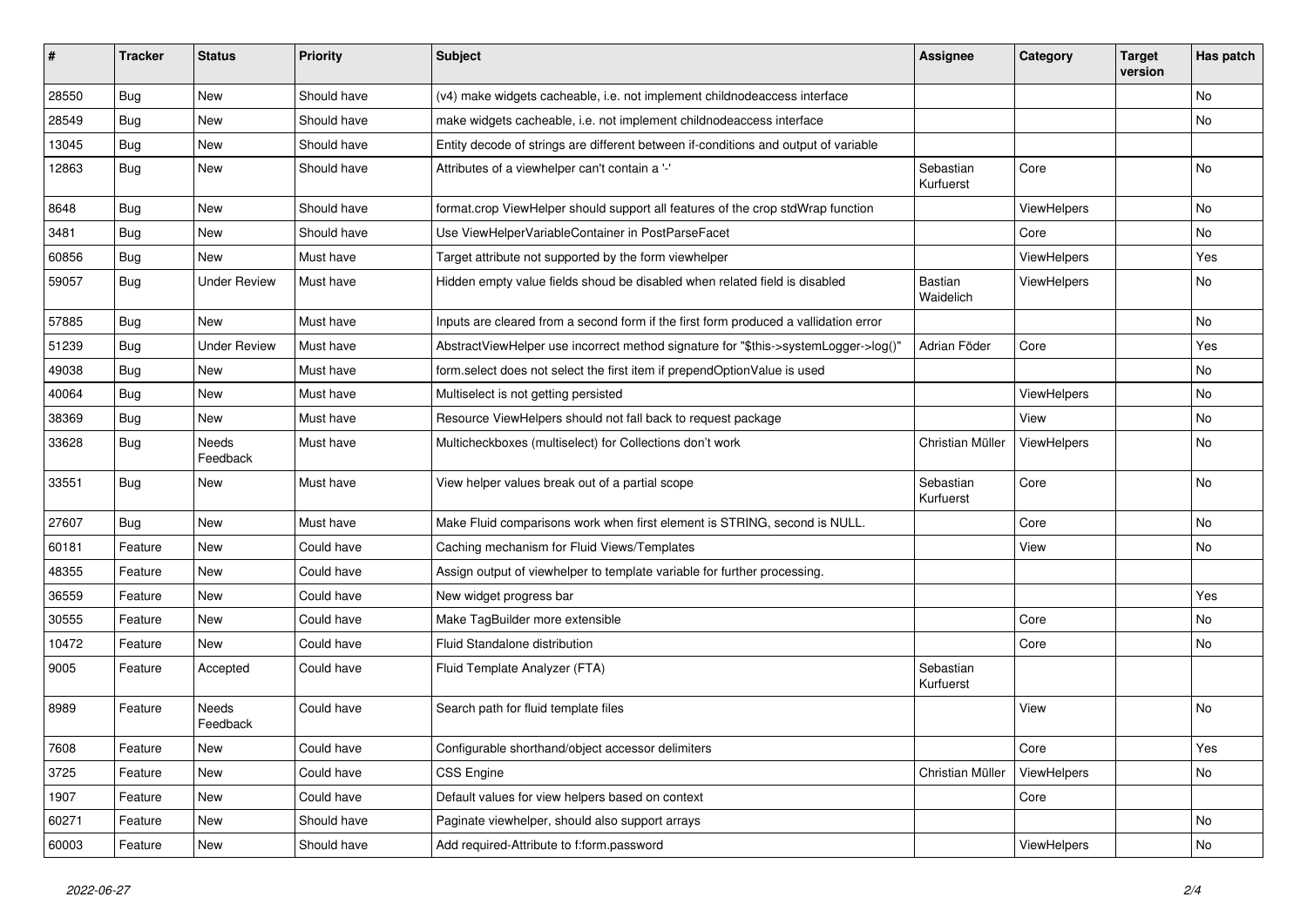| $\vert$ # | <b>Tracker</b> | <b>Status</b>            | <b>Priority</b>      | <b>Subject</b>                                                                                | Assignee               | Category           | <b>Target</b><br>version | Has patch |
|-----------|----------------|--------------------------|----------------------|-----------------------------------------------------------------------------------------------|------------------------|--------------------|--------------------------|-----------|
| 52640     | Feature        | <b>Under Review</b>      | Should have          | Create an UnlessViewHelper as opposite to the IfViewHelper                                    | Marc Neuhaus           |                    |                          | <b>No</b> |
| 51277     | Feature        | New                      | Should have          | ViewHelper context should be aware of actual file occurrence                                  |                        |                    |                          | <b>No</b> |
| 49756     | Feature        | <b>Under Review</b>      | Should have          | Select values by array key in checkbox viewhelper                                             |                        |                    |                          | No        |
| 46545     | Feature        | <b>New</b>               | Should have          | Better support for arrays in options of SelectViewHelper                                      |                        |                    |                          | No        |
| 46257     | Feature        | <b>Under Review</b>      | Should have          | Add escape sequence support for Fluid                                                         |                        | Core               |                          | No        |
| 45345     | Feature        | Needs<br>Feedback        | Should have          | Easy to use comments for fluid that won't show in output                                      |                        |                    |                          |           |
| 45153     | Feature        | <b>New</b>               | Should have          | f:be.menus.actionMenuItem - Detection of the current select option is insufficient            |                        |                    |                          | <b>No</b> |
| 42397     | Feature        | New                      | Should have          | Missing viewhelper for general links                                                          |                        |                    |                          | No        |
| 40081     | Feature        | New                      | Should have          | Allow assigned variables as keys in arrays                                                    |                        |                    |                          | No        |
| 39936     | Feature        | New                      | Should have          | registerTagAttribute should handle default values                                             |                        | ViewHelpers        |                          | No        |
| 38130     | Feature        | <b>New</b>               | Should have          | Checkboxes and multiple select fields should have an assignable default value                 |                        |                    |                          | No        |
| 37095     | Feature        | <b>New</b>               | Should have          | It should be possible to set a different template on a Fluid TemplateView inside an<br>action | Christopher<br>Hlubek  |                    |                          | No        |
| 36410     | Feature        | New                      | Should have          | Allow templates to send arguments back to layout                                              |                        | ViewHelpers        |                          | <b>No</b> |
| 33394     | Feature        | <b>Needs</b><br>Feedback | Should have          | Logical expression parser for BooleanNode                                                     | <b>Tobias Liebig</b>   | Core               |                          | <b>No</b> |
| 33215     | Feature        | <b>New</b>               | Should have          | RFC: Dynamic values in ObjectAccess paths                                                     |                        |                    |                          | <b>No</b> |
| 31955     | Feature        | <b>New</b>               | Should have          | f:uri.widget                                                                                  |                        | Widgets            |                          | No        |
| 9514      | Feature        | New                      | Should have          | Support explicit Array Arguments for ViewHelpers                                              |                        |                    |                          |           |
| 5933      | Feature        | Accepted                 | Should have          | Optional section rendering                                                                    | Sebastian<br>Kurfuerst | ViewHelpers        |                          | No        |
| 4704      | Feature        | New                      | Should have          | Improve parsing exception messages                                                            |                        | Core               |                          |           |
| 3291      | Feature        | Needs<br>Feedback        | Should have          | Cacheable viewhelpers                                                                         |                        |                    |                          | <b>No</b> |
| 51100     | Feature        | New                      | Must have            | Links with absolute URI should have the option of URI Scheme                                  |                        | <b>ViewHelpers</b> |                          | <b>No</b> |
| 26664     | Task           | New                      | Won't have this time | Clean up Form ViewHelpers                                                                     |                        | <b>ViewHelpers</b> |                          | <b>No</b> |
| 26658     | Task           | New                      | Won't have this time | Make Form ViewHelpers consistent                                                              |                        | ViewHelpers        |                          | <b>No</b> |
| 34309     | Task           | New                      | Could have           | Unknown ViewHelpers cause exception - should be handled more graceful                         |                        | ViewHelpers        |                          | No        |
| 56237     | Task           | <b>New</b>               | Should have          | in-line (Condition) ViewHelpers should not evaluate on parsing                                |                        |                    |                          | <b>No</b> |
| 54195     | Task           | New                      | Should have          | Rename and move FormViewHelper's errorClass value, currently 'f3-form-error'                  | Adrian Föder           | ViewHelpers        |                          | <b>No</b> |
| 47669     | Task           | New                      | Should have          | FormViewHelper does not define the default request method                                     |                        |                    |                          | No        |
| 46091     | Task           | Needs<br>Feedback        | Should have          | Show source file name and position on exceptions during parsing                               |                        |                    |                          | <b>No</b> |